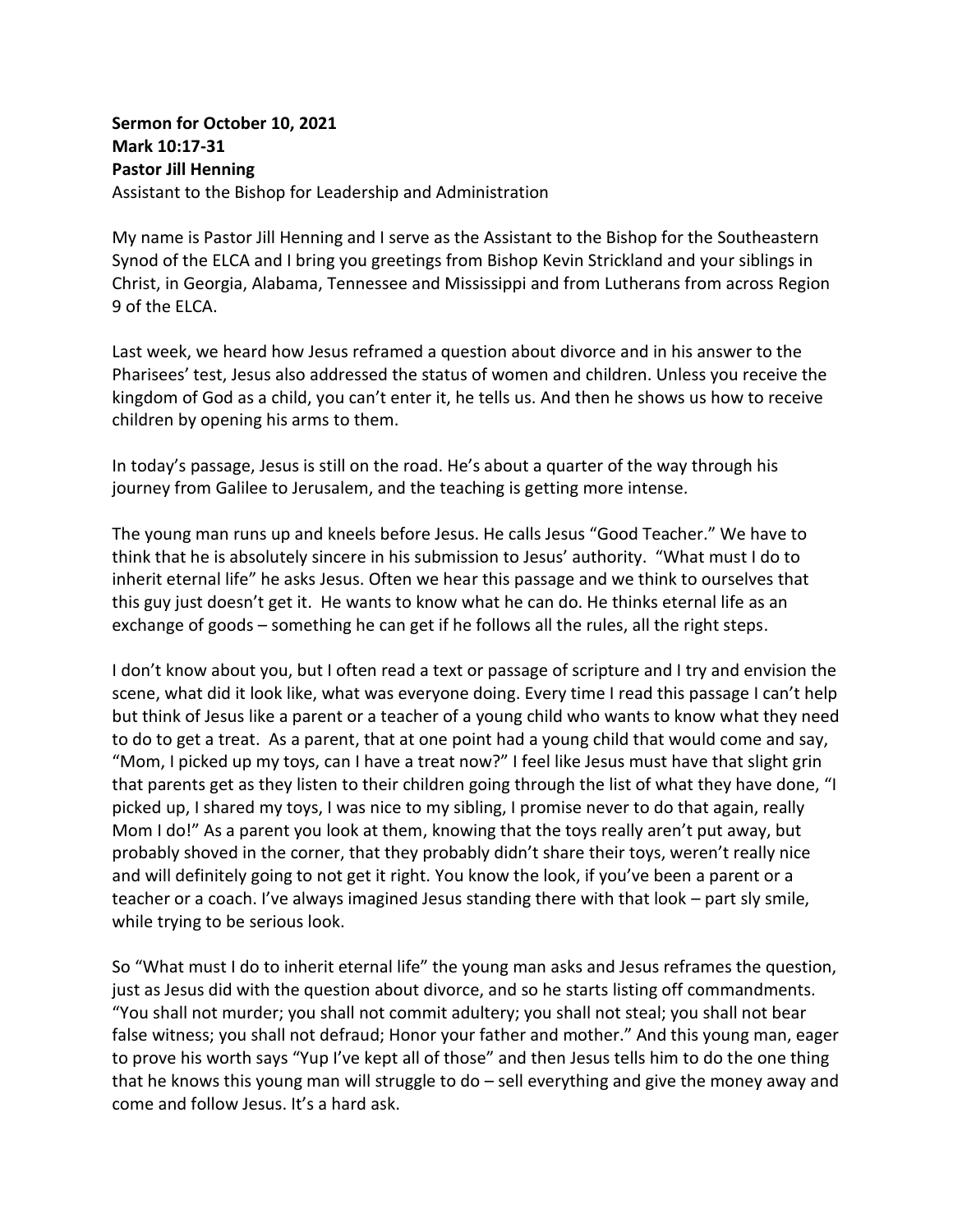Jesus then turns to his disciples and again says the hard thing – the impossible thing, he tells them that it is easier for a camel to go through the eye of a needle than for someone who is rich to enter the kingdom of God.

The young man that came kneeling at Jesus' feet claimed to have been obedient to the Law his entire life. And yet, obedience isn't enough. The disciples question Jesus when he says that it's easier for a camel to go through the eye of a needle than for someone who is rich to enter the kingdom of God. "Then who can be saved?"

We're not surprised that Peter, even after watching this interaction with the young man and hearing Jesus' proclamation, that he and the other disciples have done just what Jesus asked the young man to do – they gave it all up to follow Jesus and even that Jesus says – comes with a cost.

Our young man struggles because he wants to know what he must do. The disciples struggle because it's clear that Jesus makes it sound like an impossible act for someone to get into the kingdom of God and yet Jesus says God makes the impossible possible.

The writer of Mark's Gospel makes it clear that Jesus doesn't look with condemnation at this young man but rather looks at him, loved him.

How many of you remember the movie "City Slickers" with Billy Crystal. It's a movie that tells the story of an unhappy group of friends that go on a two-week cattle drive vacation where mayhem and chaos ensue. The part that always sticks with me and reminds me of this scripture is the character, Curly, played by the actor Jack Palance – tells Billy Crystal's character, Mitch that the secret to life is "one thing", he goes on to tell Mitch that if you stick to that, than everything else don't mean, well he used a word I won't repeat but everything else doesn't mean anything and Mitch asks him what that one thing is and Curly says that that is what Mitch needs to figure out. The rest of the movie really is about Mitch figuring that out.

I don't know if the writer of City Slickers had read this passage from Mark but I have often felt that City Slickers was a modern parable of this text. Jesus is pretty clear that we can't do anything to earn our way into the kingdom of God but God can do what is impossible to us.

You know sometimes the good news – the Gospel is difficult to hear. It was for the young man and at times it is for us. We, also at times, have stood asking this same question "What must I do?" and we list off the good we have done – we've fed the poor, we've gone to church, we've been loving to our neighbors, we've done and we've done and we think, we've done all this so God will bless us and then life happens and it's hard. Being a disciple, being a follower of Jesus doesn't mean that it's going to be easy. We can follow Jesus, hear the good news of Christ and still face struggles. We can follow Jesus and still face pain and disappointments. We can follow Jesus and know the love of God and mess up.